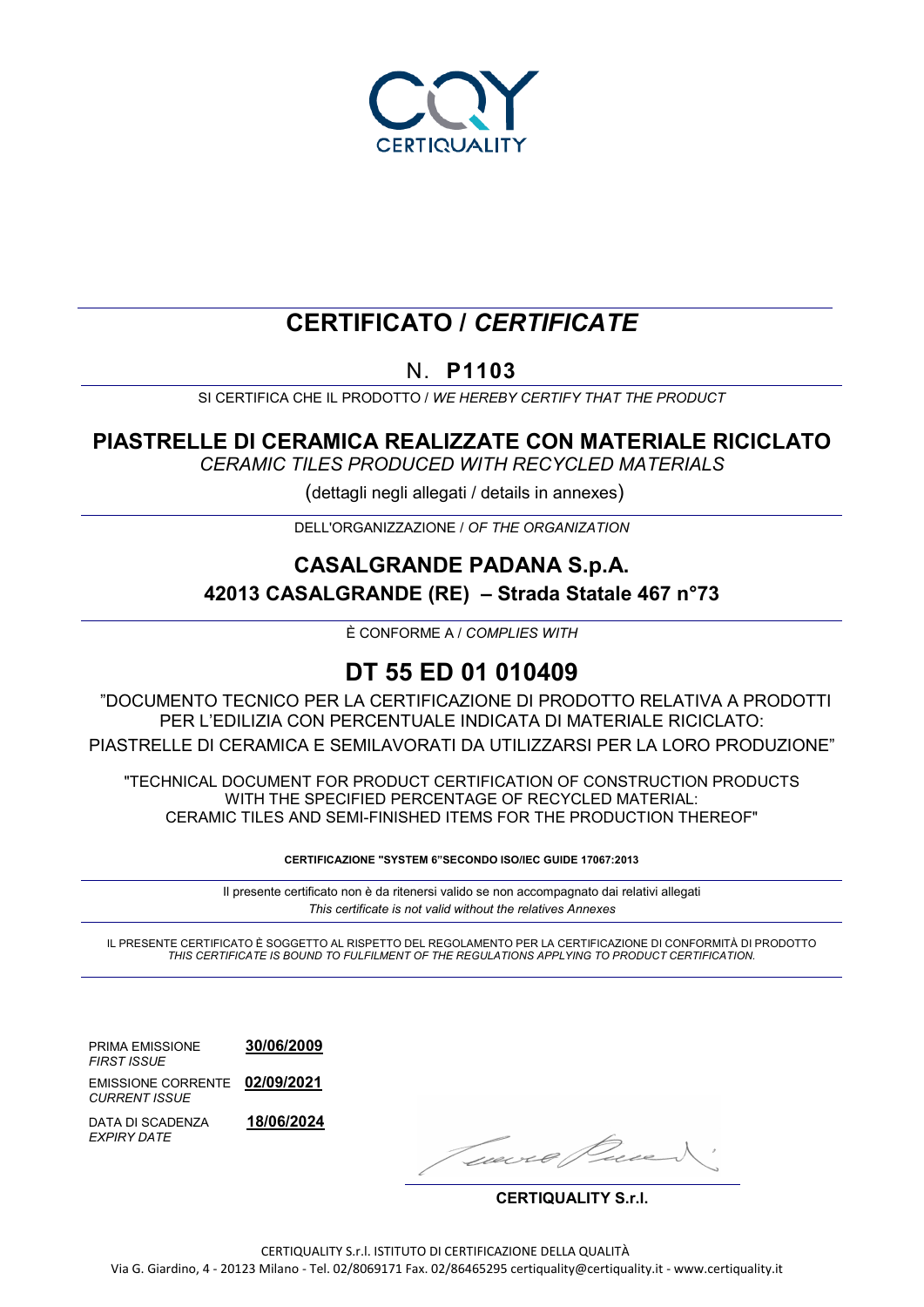

|                    |                                          | <b>MATERIALE RICICLATO</b><br><b>RECYCLED MATERIAL</b> |                                                            |                                                     |
|--------------------|------------------------------------------|--------------------------------------------------------|------------------------------------------------------------|-----------------------------------------------------|
|                    | SERIE DI PRODOTTO PIASTRELLE IN CERAMICA |                                                        | $\frac{0}{0}$<br><b>PRE-CONSUMO</b><br><b>PRE-CONSUMER</b> | $\%$<br><b>POST-CONSUMO</b><br><b>POST-CONSUMER</b> |
|                    |                                          | <b>ONTARIO</b>                                         | $\geq 22\%$                                                | $\Omega$                                            |
|                    |                                          | <b>NEBRASKA</b>                                        | $\geq 20\%$                                                | $\mathbf 0$                                         |
|                    |                                          | <b>NEVADA</b>                                          | $\geq 24\%$                                                | $\Omega$                                            |
|                    |                                          | $\geq 33\%$<br><b>ALABAMA</b>                          | $\mathbf 0$                                                |                                                     |
|                    |                                          | <b>AUSTRIA</b>                                         | $\geq 21\%$                                                | $\Omega$                                            |
|                    |                                          | BMW 838 antracite                                      | $\geq 34\%$                                                | $\Omega$                                            |
|                    | <b>GRANITO 1</b>                         | BMW 840 grey                                           | $\geq 23\%$                                                | $\Omega$                                            |
|                    |                                          | BMW 836 sand                                           | $\geq 20\%$                                                | $\mathbf 0$                                         |
|                    |                                          | <b>TEXAS</b>                                           | $\ge 65\%$                                                 | $\mathbf 0$                                         |
|                    |                                          | <b>MISSISSIPPI</b>                                     | $\ge 61\%$                                                 | $\Omega$                                            |
|                    |                                          | OHIO                                                   | $\geq 60\%$                                                | $\Omega$                                            |
|                    |                                          | <b>DAKOTA</b>                                          | $\geq 27\%$                                                | $\mathbf 0$                                         |
|                    |                                          | WORK shop grey                                         | $\geq 21\%$                                                | 0                                                   |
|                    |                                          | <b>SHOP Smoke</b>                                      | $\geq 54\%$                                                | $\Omega$                                            |
| <b>GRANITOGRES</b> |                                          | <b>SHOP Black</b>                                      | $\geq 57\%$                                                | $\Omega$                                            |
|                    |                                          | <b>GENOVA</b>                                          | $\geq 21\%$<br>$\geq 22\%$                                 | $\Omega$                                            |
|                    |                                          | <b>GALLIPOLI</b>                                       |                                                            | $\Omega$                                            |
|                    |                                          | <b>GALLIPOLI</b> rosa                                  | $\geq 22\%$                                                | $\mathbf{0}$                                        |
|                    |                                          | <b>GALLIPOLI new</b>                                   | $\geq 22\%$                                                | $\overline{0}$                                      |
|                    | <b>GRANITO 2</b>                         | <b>DERUTA</b>                                          | $\geq 21\%$                                                | $\mathbf 0$                                         |
|                    |                                          | <b>SORRENTO</b>                                        | $\geq 22\%$                                                | $\mathbf 0$                                         |
|                    |                                          | <b>MERANO</b>                                          | $\geq 21\%$                                                | $\Omega$                                            |
|                    |                                          | <b>VOLPE</b>                                           | $\geq 20\%$                                                | $\Omega$                                            |
|                    |                                          | <b>CASERTA</b>                                         | $\geq 22\%$                                                | $\mathbf{0}$                                        |
|                    |                                          | <b>VIESTE</b>                                          | $\geq 24\%$                                                | $\mathbf 0$                                         |
|                    |                                          | <b>SHUMACHER</b>                                       | $\geq 21\%$                                                | $\mathbf 0$                                         |
|                    | <b>TITANO</b>                            | <b>CARDOSO</b>                                         | $\geq 22\%$                                                | 0                                                   |
|                    |                                          | <b>CAEN</b>                                            | $\geq 22\%$                                                | $\Omega$                                            |
|                    |                                          | <b>CHAMBORD</b>                                        | $\geq 20\%$                                                | 0                                                   |
|                    |                                          | <b>BUDAPEST</b>                                        | $\geq 31\%$                                                | $\mathbf{0}$                                        |
|                    | <b>GRANITO 3</b>                         | <b>CASABLANCA</b>                                      | $\geq 20\%$                                                | $\Omega$                                            |
|                    |                                          | <b>SHANGAI</b>                                         | $\geq 23\%$                                                | $\Omega$                                            |
|                    |                                          | <b>SALZBURG</b>                                        | $\geq 21\%$                                                | $\Omega$                                            |

IL PRESENTE ALLEGATO NON È DA RITENERSI VALIDO SE NON ACCOMPAGNATO DAL RELATIVO CERTIFICATO. *THIS ANNEX IS NOT VALID WITHOUT THE RELEVANT CERTIFICATE.*

PRIMA EMISSIONE **30/06/2009** *FIRST ISSUE*

EMISSIONE CORRENTE **02/09/2021** *CURRENT ISSUE*

Ivecr

**CERTIQUALITY S.r.l.**

**PAG 1/9** 

CERTIQUALITY S.r.l. ISTITUTO DI CERTIFICAZIONE DELLA QUALITÀ Via G. Giardino, 4 - 20123 Milano - Tel. 02/8069171 Fax. 02/86465295 certiquality@certiquality.it - www.certiquality.it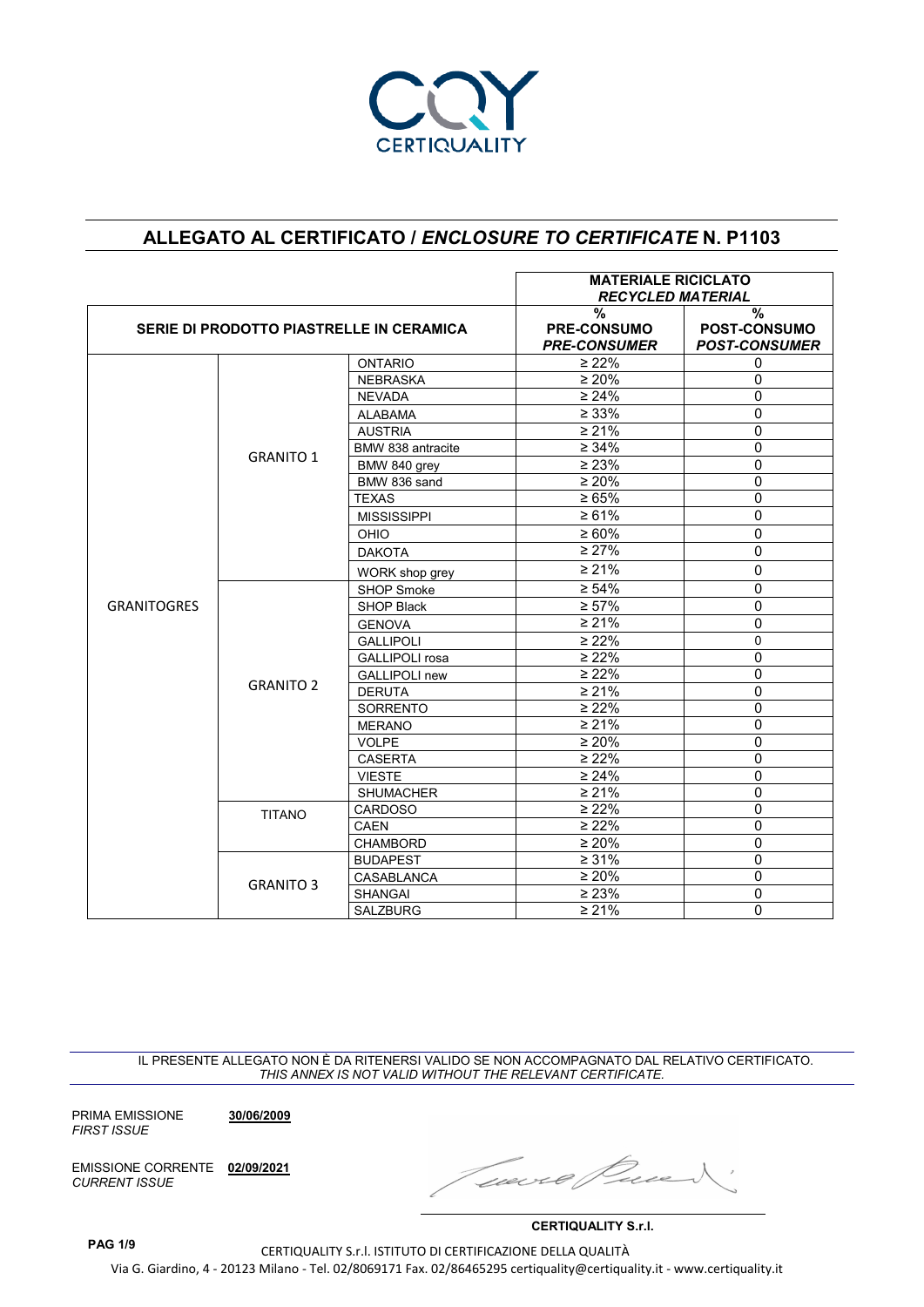

|                                          |                     | <b>MATERIALE RICICLATO</b><br><b>RECYCLED MATERIAL</b>                                                      |                                                                                                                      |                                                  |
|------------------------------------------|---------------------|-------------------------------------------------------------------------------------------------------------|----------------------------------------------------------------------------------------------------------------------|--------------------------------------------------|
| SERIE DI PRODOTTO PIASTRELLE IN CERAMICA |                     |                                                                                                             | $\frac{0}{0}$<br><b>PRE-CONSUMO</b><br><b>PRE-CONSUMER</b>                                                           | %<br><b>POST-CONSUMO</b><br><b>POST-CONSUMER</b> |
|                                          |                     | NERO Acapulco                                                                                               | $\geq 45\%$                                                                                                          | 0                                                |
|                                          |                     | <b>GRIGIO Maggia</b>                                                                                        | $\geq 33\%$                                                                                                          | 0                                                |
|                                          |                     | <b>EMPERADOR</b>                                                                                            | $\geq 31\%$                                                                                                          | $\Omega$                                         |
|                                          |                     |                                                                                                             |                                                                                                                      |                                                  |
|                                          |                     | <b>GRIGIO Marostica</b>                                                                                     |                                                                                                                      | 0                                                |
|                                          | <b>MARTE</b>        | <b>GRIGIO Argento</b>                                                                                       | $\geq 26\%$                                                                                                          | $\Omega$                                         |
|                                          |                     | <b>VERDE Amazzonia</b>                                                                                      | $\geq 24\%$                                                                                                          | 0                                                |
|                                          |                     | <b>GIALLO Aurora</b>                                                                                        | $\geq 22\%$                                                                                                          | $\Omega$                                         |
|                                          |                     | $\geq 20\%$<br><b>CREMA Marfil</b><br><b>THASSOS</b><br>$\geq 20\%$<br><b>RAGGIO DI LUNA</b><br>$\geq 20\%$ |                                                                                                                      | 0                                                |
| <b>GRANITOGRES</b>                       |                     |                                                                                                             |                                                                                                                      | 0                                                |
|                                          |                     |                                                                                                             | $\Omega$                                                                                                             |                                                  |
|                                          |                     | <b>BIANCO B</b>                                                                                             | $\geq 24\%$                                                                                                          | 0                                                |
|                                          | <b>UNICOLORE</b>    | <b>BLU FORTE</b>                                                                                            | $\geq 28\%$<br>$\geq 25\%$<br>$\geq 24\%$<br>$\geq 24\%$<br>$\geq 31\%$<br>$\geq 35\%$<br>$\geq 24\%$<br>$\geq 27\%$ | 0                                                |
|                                          |                     | <b>WARM</b> grey                                                                                            |                                                                                                                      | 0                                                |
|                                          |                     | COOL grey                                                                                                   |                                                                                                                      | 0                                                |
|                                          |                     | MEDIUM grey                                                                                                 |                                                                                                                      | 0                                                |
|                                          |                     | DARK grey                                                                                                   |                                                                                                                      | $\mathbf 0$                                      |
|                                          | <b>ARCHITECTURE</b> | DARK ivory                                                                                                  |                                                                                                                      | 0                                                |
|                                          |                     | <b>BLACK</b>                                                                                                |                                                                                                                      | 0                                                |
|                                          |                     | <b>LIGHT ivory</b>                                                                                          | $\geq 21\%$                                                                                                          | $\Omega$                                         |
|                                          |                     | LIGHT brown                                                                                                 | $\geq 20\%$                                                                                                          | 0                                                |
|                                          |                     | <b>ARCHITECTURE white</b>                                                                                   | $\geq 20\%$                                                                                                          | 0                                                |

IL PRESENTE ALLEGATO NON È DA RITENERSI VALIDO SE NON ACCOMPAGNATO DAL RELATIVO CERTIFICATO. *THIS ANNEX IS NOT VALID WITHOUT THE RELEVANT CERTIFICATE.*

PRIMA EMISSIONE **30/06/2009** *FIRST ISSUE*

EMISSIONE CORRENTE **02/09/2021** *CURRENT ISSUE*

Cucc

**CERTIQUALITY S.r.l.**

CERTIQUALITY S.r.l. ISTITUTO DI CERTIFICAZIONE DELLA QUALITÀ Via G. Giardino, 4 - 20123 Milano - Tel. 02/8069171 Fax. 02/86465295 certiquality@certiquality.it - www.certiquality.it

**PAG 2/9**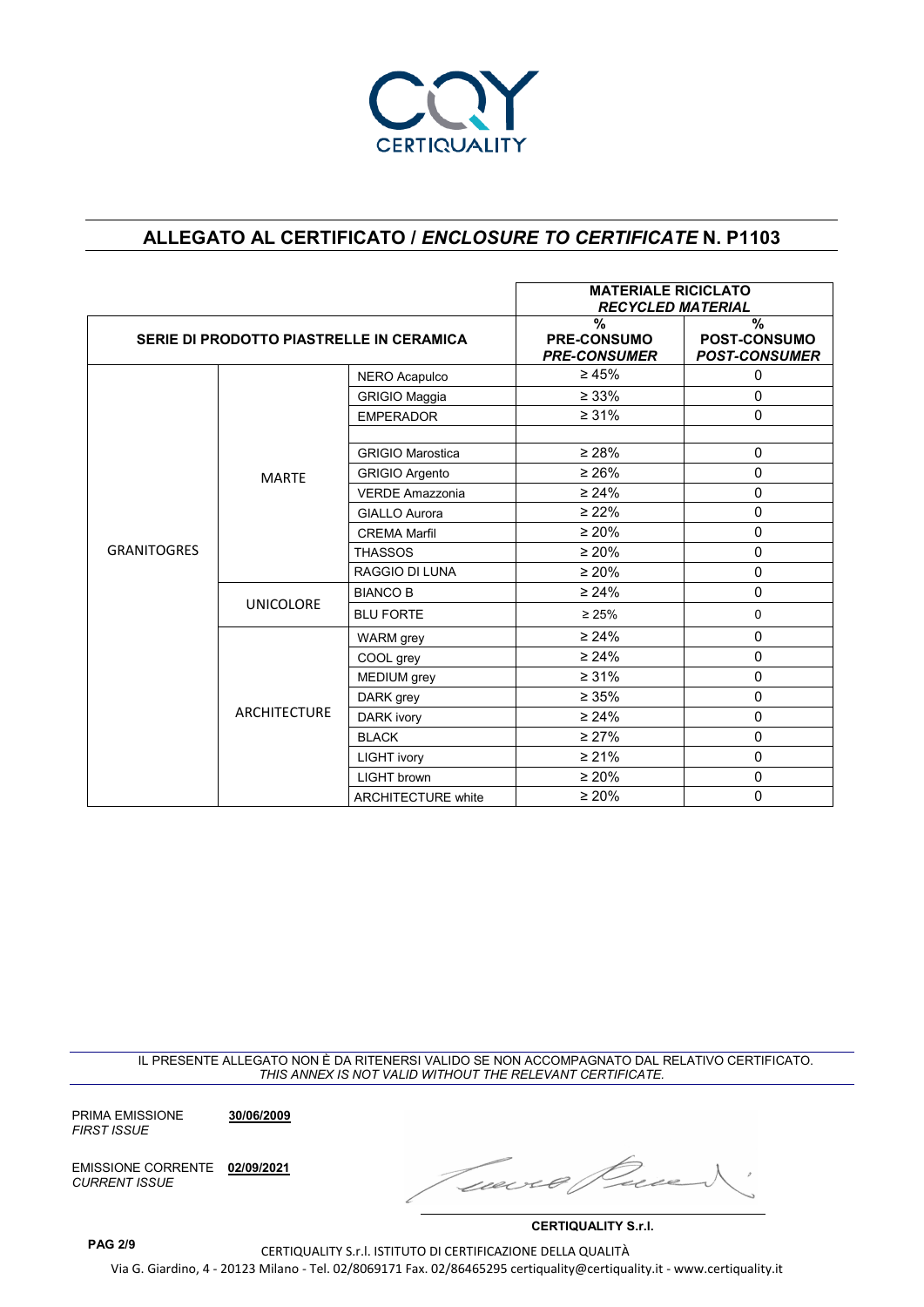

|                    |                                          |                                         | <b>MATERIALE RICICLATO</b><br><b>RECYCLED MATERIAL</b> |                                                  |
|--------------------|------------------------------------------|-----------------------------------------|--------------------------------------------------------|--------------------------------------------------|
|                    | SERIE DI PRODOTTO PIASTRELLE IN CERAMICA |                                         | %<br><b>PRE-CONSUMO</b><br><b>PRE-CONSUMER</b>         | %<br><b>POST-CONSUMO</b><br><b>POST-CONSUMER</b> |
|                    | <b>ELEMENTI</b>                          | <b>TALCO</b>                            | $\geq 24\%$                                            | 0                                                |
|                    |                                          | <b>DENVER</b>                           | $\geq 24\%$                                            | $\Omega$                                         |
| <b>GRANITOGRES</b> | <b>GRANITI 1 EVO</b>                     | <b>NEW YORK</b>                         | $\geq 21\%$                                            | $\Omega$                                         |
|                    |                                          | <b>TUCSON</b>                           | $\geq 24\%$                                            | $\mathbf 0$                                      |
|                    |                                          | <b>BOSTON</b>                           | $\geq 24\%$                                            | $\Omega$                                         |
| <b>GRANITOGRES</b> | ARDESIA                                  | <b>ARDESIA NERA</b>                     | $\ge 65\%$                                             | $\mathbf 0$                                      |
| <b>RUSTICATO</b>   |                                          | ARDESIA BIANCA                          | $\geq 24\%$                                            | $\mathbf 0$                                      |
|                    |                                          | <b>SILICIO</b>                          | $\geq 45\%$                                            | $\mathbf 0$                                      |
|                    |                                          | CARBONIO                                | $\ge 65\%$                                             | $\Omega$                                         |
|                    | <b>METALWOOD</b>                         | <b>IRIDIO</b>                           | $\geq 24\%$                                            | 0                                                |
|                    |                                          | <b>ARGENTO</b>                          | $\geq 20\%$                                            | $\mathbf 0$                                      |
|                    |                                          | <b>PIOMBO</b>                           | $\geq 30\%$                                            | $\mathbf 0$                                      |
|                    |                                          | <b>PLATINO</b>                          | $\geq 24\%$                                            | 0                                                |
|                    |                                          | <b>BETON DARK</b>                       | $\geq 30\%$                                            | $\Omega$                                         |
|                    |                                          | <b>BETON IVORY</b>                      | $\geq 24\%$                                            | $\Omega$                                         |
|                    | <b>BETON</b>                             | <b>BETON SAND</b>                       | $\geq 24\%$                                            | $\Omega$                                         |
|                    |                                          | <b>BETON PEARL</b>                      | $\geq 24\%$                                            | 0                                                |
| <b>GRANITOKER</b>  |                                          | <b>BETON MUD</b>                        | $\geq 24\%$                                            | $\Omega$                                         |
|                    |                                          | <b>PEARL</b>                            | $\geq 20\%$                                            | $\Omega$                                         |
|                    |                                          | <b>GREY</b>                             | $\geq 20\%$                                            | $\Omega$                                         |
|                    | <b>TERRAZZO</b>                          | <b>BEIGE</b>                            | $\geq 20\%$                                            | 0                                                |
|                    |                                          | <b>BLACK</b>                            | $\geq 20\%$                                            | $\Omega$                                         |
|                    |                                          | LD1 WHITE                               | $\geq 24\%$                                            | $\Omega$                                         |
|                    |                                          | LD1 SILVER GREY                         | $\geq 24\%$                                            | $\mathbf 0$                                      |
|                    |                                          | DIAMANTE ARGENTO                        | $\geq 24\%$                                            | $\Omega$                                         |
|                    |                                          | DIAMANTE ORO                            | $\geq 24\%$                                            | $\Omega$                                         |
|                    | <b>FRACTILE</b>                          | <b>DIAMANTE SNAKE</b><br><b>ARGENTO</b> | $\geq 24\%$                                            | $\mathbf 0$                                      |
|                    |                                          | DIAMANTE SNAKE ORO                      | $\geq 24\%$                                            | $\Omega$                                         |

IL PRESENTE ALLEGATO NON È DA RITENERSI VALIDO SE NON ACCOMPAGNATO DAL RELATIVO CERTIFICATO. *THIS ANNEX IS NOT VALID WITHOUT THE RELEVANT CERTIFICATE.*

PRIMA EMISSIONE **30/06/2009** *FIRST ISSUE*

EMISSIONE CORRENTE **02/09/2021** *CURRENT ISSUE*

Que

**CERTIQUALITY S.r.l.**

CERTIQUALITY S.r.l. ISTITUTO DI CERTIFICAZIONE DELLA QUALITÀ Via G. Giardino, 4 - 20123 Milano - Tel. 02/8069171 Fax. 02/86465295 certiquality@certiquality.it - www.certiquality.it **PAG 3/9**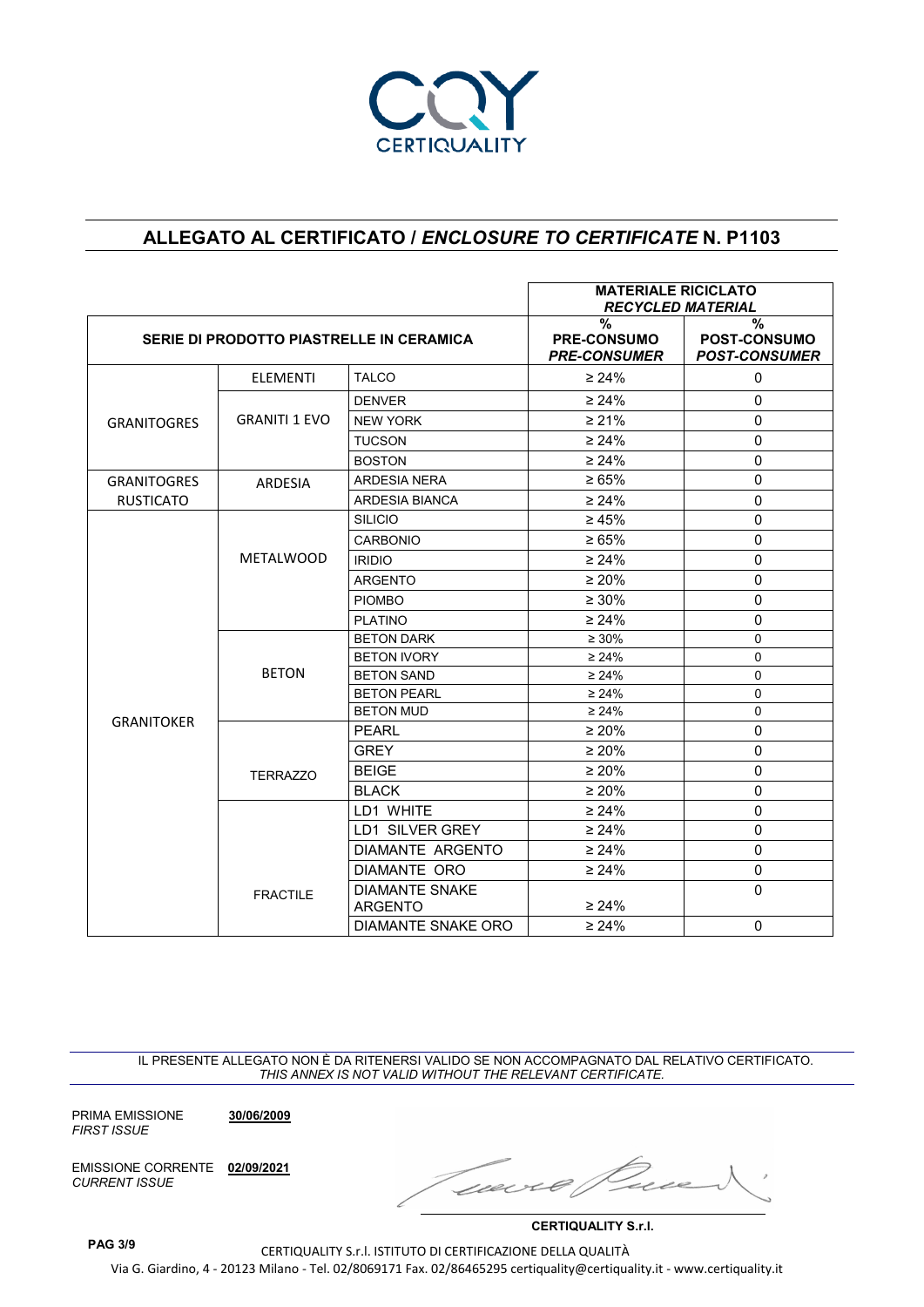

|                   |                                          |                                 | <b>MATERIALE RICICLATO</b><br><b>RECYCLED MATERIAL</b>                                                                                                                                                                                                                                                       |                                                              |
|-------------------|------------------------------------------|---------------------------------|--------------------------------------------------------------------------------------------------------------------------------------------------------------------------------------------------------------------------------------------------------------------------------------------------------------|--------------------------------------------------------------|
|                   | SERIE DI PRODOTTO PIASTRELLE IN CERAMICA |                                 | $\frac{9}{6}$<br><b>PRE-CONSUMO</b><br><b>PRE-CONSUMER</b>                                                                                                                                                                                                                                                   | $\frac{9}{6}$<br><b>POST-CONSUMO</b><br><b>POST-CONSUMER</b> |
|                   |                                          | <b>INOX</b>                     | $\ge 65\%$                                                                                                                                                                                                                                                                                                   | $\Omega$                                                     |
|                   | METALLICA                                | ZINCO-TITANIO                   | $\geq 65\%$                                                                                                                                                                                                                                                                                                  | 0                                                            |
|                   |                                          | NEWOOD WHITE                    | $\geq 24\%$                                                                                                                                                                                                                                                                                                  | $\Omega$                                                     |
|                   |                                          | NEWOOD IVORY                    | $\geq 24\%$                                                                                                                                                                                                                                                                                                  | $\mathbf 0$                                                  |
|                   | <b>NEWOOD</b>                            | NEWOOD BEIGE                    | $\geq 22\%$                                                                                                                                                                                                                                                                                                  | $\mathbf 0$                                                  |
|                   |                                          | NEWOOD CREAM                    | $\geq 24\%$                                                                                                                                                                                                                                                                                                  | $\Omega$                                                     |
|                   |                                          | NEWOOD GREY                     | $\geq 24\%$                                                                                                                                                                                                                                                                                                  | $\mathbf 0$                                                  |
|                   |                                          | NEWOOD WENGE                    | $\geq 21\%$                                                                                                                                                                                                                                                                                                  | $\mathbf 0$                                                  |
|                   |                                          | NEWOOD BLACK                    | $\geq 35\%$                                                                                                                                                                                                                                                                                                  | $\Omega$                                                     |
|                   |                                          | <b>CASSERO BIANCO</b>           | $\geq 24\%$                                                                                                                                                                                                                                                                                                  | $\Omega$                                                     |
|                   |                                          | <b>RASATO BIANCO</b>            | $\geq 24\%$                                                                                                                                                                                                                                                                                                  | $\Omega$                                                     |
|                   |                                          | <b>CASSERO GRIGIO</b>           | $\geq 24\%$                                                                                                                                                                                                                                                                                                  | $\Omega$                                                     |
| <b>GRANITOKER</b> | <b>CEMENTO</b>                           | <b>RASATO GRIGIO</b>            | $\geq 24\%$                                                                                                                                                                                                                                                                                                  | $\Omega$                                                     |
|                   |                                          | <b>CASSERO ANTRACITE</b>        | $\geq 35\%$                                                                                                                                                                                                                                                                                                  | $\Omega$                                                     |
|                   |                                          | RASATO ANTRACITE<br>$\geq 35\%$ | $\Omega$                                                                                                                                                                                                                                                                                                     |                                                              |
|                   |                                          | <b>CASSERO BEIGE</b>            | $\geq 24\%$                                                                                                                                                                                                                                                                                                  | $\Omega$                                                     |
|                   |                                          | RASATO BEIGE<br>$\geq 24\%$     | $\Omega$                                                                                                                                                                                                                                                                                                     |                                                              |
|                   |                                          | <b>SBIANCATO</b>                | $\geq 24\%$                                                                                                                                                                                                                                                                                                  | 0                                                            |
|                   | <b>TAVOLATO</b>                          | <b>GRANO</b>                    | $\Omega$<br>$\geq 24\%$                                                                                                                                                                                                                                                                                      |                                                              |
|                   |                                          | <b>ULIVO PANNA</b>              | $\geq 24\%$                                                                                                                                                                                                                                                                                                  | $\Omega$                                                     |
|                   | <b>ULIVO</b>                             | <b>ULIVO TORTORA</b>            | $\geq 24\%$<br>$\mathbf 0$<br>$\geq 20\%$<br>$\Omega$<br>$\geq 32\%$<br>0<br>$\geq 23\%$<br>$\mathbf{0}$<br>$\geq 24\%$<br>0<br>$\geq 21\%$<br>0<br>$\Omega$<br>$\geq 24\%$<br>$\geq 30\%$<br>0<br>$\geq 24\%$<br>$\Omega$<br>$\geq 22\%$<br>$\mathbf 0$<br>$\overline{\geq}$ 30%<br>$\Omega$<br>$\geq 24\%$ |                                                              |
|                   |                                          | GRIGIO <sub>3</sub>             |                                                                                                                                                                                                                                                                                                              |                                                              |
|                   |                                          | <b>GRIGIO 4</b>                 |                                                                                                                                                                                                                                                                                                              |                                                              |
|                   |                                          | <b>TORTORA1</b>                 |                                                                                                                                                                                                                                                                                                              |                                                              |
|                   | <b>EARTH</b>                             | <b>BIANCO</b>                   |                                                                                                                                                                                                                                                                                                              |                                                              |
|                   |                                          | <b>BRUNELLO</b><br><b>BLU</b>   |                                                                                                                                                                                                                                                                                                              |                                                              |
|                   |                                          | <b>METALRED</b>                 |                                                                                                                                                                                                                                                                                                              |                                                              |
|                   |                                          | STEELTECH BEIGE                 |                                                                                                                                                                                                                                                                                                              |                                                              |
|                   |                                          | <b>STEELTECH RAME</b>           |                                                                                                                                                                                                                                                                                                              |                                                              |
|                   | <b>STEELTECH</b>                         | STEELTECH ANTRACITE             |                                                                                                                                                                                                                                                                                                              |                                                              |
|                   |                                          | <b>STEELTECH GRIGIA</b>         |                                                                                                                                                                                                                                                                                                              |                                                              |

IL PRESENTE ALLEGATO NON È DA RITENERSI VALIDO SE NON ACCOMPAGNATO DAL RELATIVO CERTIFICATO. *THIS ANNEX IS NOT VALID WITHOUT THE RELEVANT CERTIFICATE.*

PRIMA EMISSIONE **30/06/2009** *FIRST ISSUE*

EMISSIONE CORRENTE **02/09/2021** *CURRENT ISSUE*

Twee

**CERTIQUALITY S.r.l.**

CERTIQUALITY S.r.l. ISTITUTO DI CERTIFICAZIONE DELLA QUALITÀ Via G. Giardino, 4 - 20123 Milano - Tel. 02/8069171 Fax. 02/86465295 certiquality@certiquality.it - www.certiquality.it

**PAG 4/9**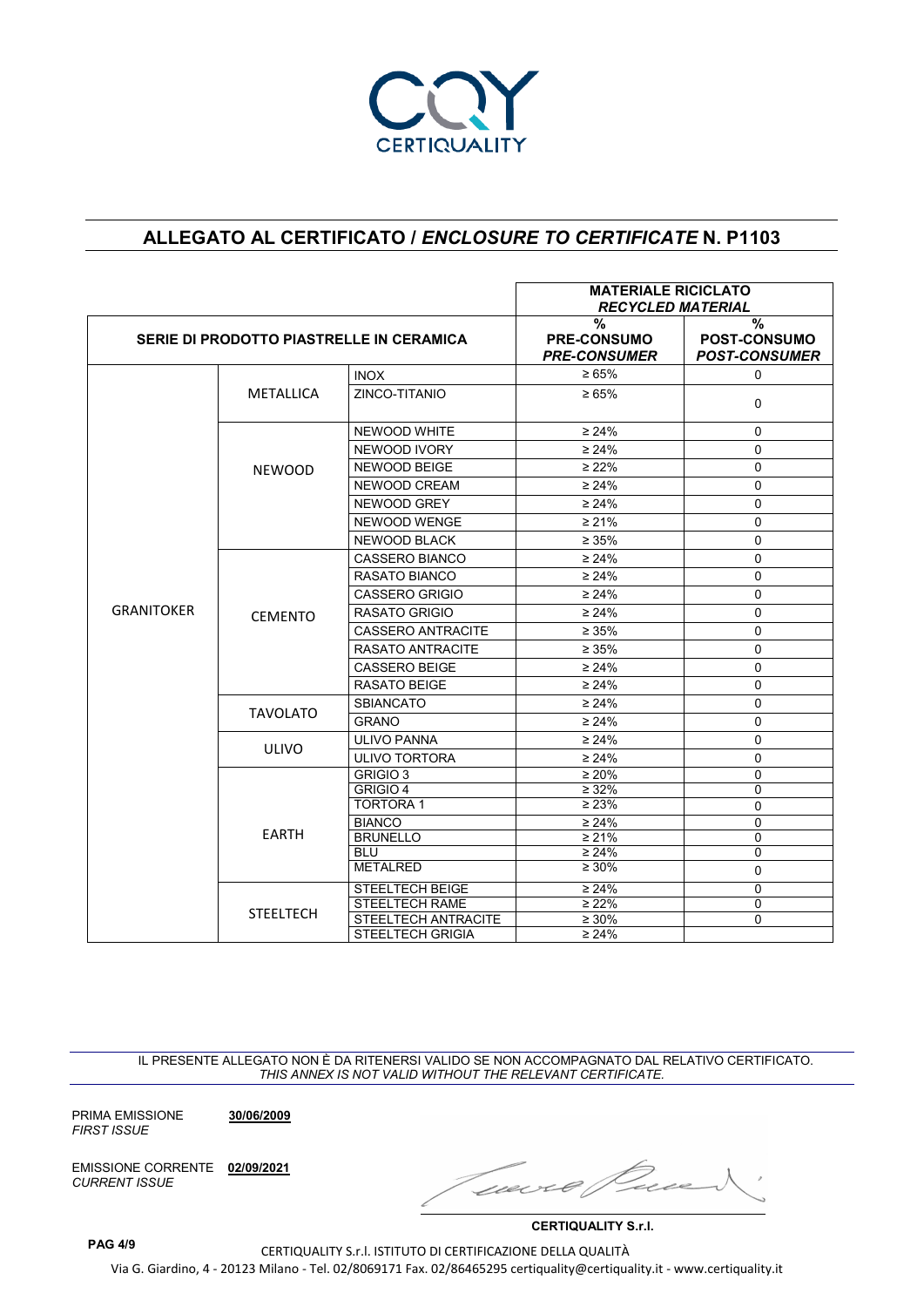

|                   |                                          |                            | <b>MATERIALE RICICLATO</b><br><b>RECYCLED MATERIAL</b>     |                                                  |
|-------------------|------------------------------------------|----------------------------|------------------------------------------------------------|--------------------------------------------------|
|                   | SERIE DI PRODOTTO PIASTRELLE IN CERAMICA |                            | $\frac{0}{0}$<br><b>PRE-CONSUMO</b><br><b>PRE-CONSUMER</b> | %<br><b>POST-CONSUMO</b><br><b>POST-CONSUMER</b> |
|                   |                                          | <b>OLIMPO</b>              | $\geq 24\%$                                                | 0                                                |
|                   |                                          | <b>BARDIGLIO IMPERIALE</b> | $\geq 24\%$                                                | 0                                                |
|                   |                                          | <b>TRAVERTINO MIELE</b>    | $\geq 24\%$                                                | 0                                                |
|                   |                                          | <b>TRAVERTINO BIANCO</b>   | $\geq 24\%$                                                | 0                                                |
|                   |                                          | <b>TRAVERTINO ROMANO</b>   | $\geq 24\%$                                                | 0                                                |
| <b>GRANITOKER</b> |                                          | <b>NERO CRETA</b>          | $\geq 20\%$                                                | 0                                                |
|                   | <b>MARMOKER</b>                          | <b>ZEBRINO</b>             | $\geq 24\%$                                                | 0                                                |
|                   |                                          | <b>SANTA CATERINA</b>      | $\geq 27\%$                                                | 0                                                |
|                   |                                          | PULPIS TORTORA             | $\geq 24\%$                                                | 0                                                |
|                   |                                          | <b>SAINT LAURENT</b>       | $\geq 24\%$                                                | 0                                                |
|                   |                                          | ARABESQUE                  | $\geq 24\%$                                                | 0                                                |
|                   |                                          | <b>BRECCIA CARSICA</b>     | $\geq 24\%$                                                | 0                                                |
|                   |                                          | <b>JOLIE</b>               | $\geq 24\%$                                                | 0                                                |
|                   |                                          | <b>GRAFITE MARRONE</b>     | $\geq 24\%$                                                | 0                                                |
|                   |                                          | <b>TRAVERTINO Titanium</b> | $\geq 24\%$                                                | 0                                                |
|                   |                                          | <b>VERDE AVER</b>          | $\geq 24\%$                                                | 0                                                |
|                   |                                          | <b>OYSTER GREY</b>         | $\geq 26\%$                                                | 0                                                |
|                   |                                          | <b>CARIBBEAN GREEN</b>     | $\geq 26\%$                                                | 0                                                |
|                   |                                          | FIOR DI PESCO              | $\geq 26\%$                                                | 0                                                |
|                   |                                          | <b>BROWN FOREST</b>        | $\geq 26\%$                                                | 0                                                |
|                   |                                          | <b>ORANGE BLACK</b>        | $\geq 24\%$                                                | 0                                                |
|                   |                                          | <b>BROWN FOREST</b>        | $\geq 26\%$                                                | 0                                                |
|                   |                                          | <b>ORANGE BLACK</b>        | $\geq 24\%$                                                | 0                                                |
|                   |                                          | <b>ANTRACITE</b>           | $\geq 35\%$                                                | 0                                                |
|                   | <b>KERINOX</b>                           | <b>GRIGIO</b>              | $\geq 35\%$                                                | $\Omega$                                         |
|                   |                                          | <b>BIANCO</b>              | $\geq 26\%$                                                | 0                                                |

IL PRESENTE ALLEGATO NON È DA RITENERSI VALIDO SE NON ACCOMPAGNATO DAL RELATIVO CERTIFICATO. *THIS ANNEX IS NOT VALID WITHOUT THE RELEVANT CERTIFICATE.*

PRIMA EMISSIONE **30/06/2009** *FIRST ISSUE*

EMISSIONE CORRENTE **02/09/2021** *CURRENT ISSUE*

Geech

**CERTIQUALITY S.r.l.**

CERTIQUALITY S.r.l. ISTITUTO DI CERTIFICAZIONE DELLA QUALITÀ Via G. Giardino, 4 - 20123 Milano - Tel. 02/8069171 Fax. 02/86465295 certiquality@certiquality.it - www.certiquality.it **PAG 5/9**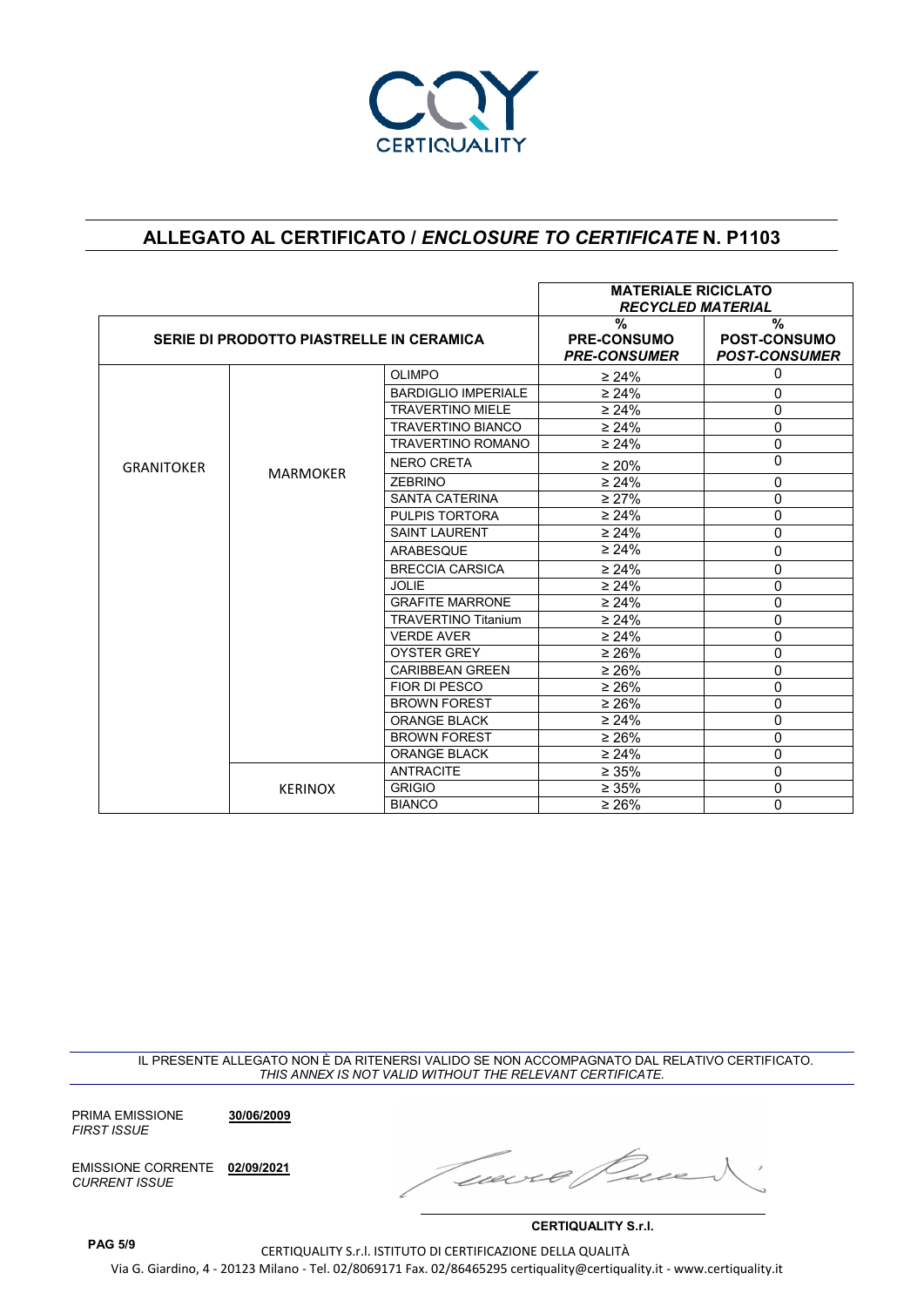

|                   |                                          |                        | <b>MATERIALE RICICLATO</b><br><b>RECYCLED MATERIAL</b>     |                                           |
|-------------------|------------------------------------------|------------------------|------------------------------------------------------------|-------------------------------------------|
|                   | SERIE DI PRODOTTO PIASTRELLE IN CERAMICA |                        | $\frac{0}{0}$<br><b>PRE-CONSUMO</b><br><b>PRE-CONSUMER</b> | %<br>POST-CONSUMO<br><b>POST-CONSUMER</b> |
|                   | <b>MACRO</b>                             | <b>GRIGIO</b>          | $\geq 26\%$                                                | 0                                         |
|                   |                                          | <b>BIANCO</b>          | $\geq 26\%$                                                | 0                                         |
|                   |                                          | <b>FOSSENA SMART</b>   | $\geq 20\%$                                                | 0                                         |
|                   | <b>MARMOSMART</b>                        | <b>MARQUINA SMART</b>  | $\geq 20\%$                                                | 0                                         |
|                   |                                          | <b>TORTORA SMART</b>   | $\geq 20\%$                                                | 0                                         |
|                   |                                          | <b>RESINA WHITE</b>    | $\geq 24\%$                                                | 0                                         |
|                   |                                          | <b>RESINA TOBACCO</b>  | $\geq 24\%$                                                | 0                                         |
|                   | <b>RESINA</b>                            | <b>RESINA GREY</b>     | $\geq 24\%$                                                | 0                                         |
|                   |                                          | <b>RESINA BLACK</b>    | $\geq 24\%$                                                | $\Omega$                                  |
|                   |                                          | <b>RESINA HAVANA</b>   | $\geq 24\%$                                                | 0                                         |
|                   |                                          | <b>BROWN</b>           | $\geq 27\%$                                                | 0                                         |
|                   |                                          | CREAM                  | $\geq 24\%$                                                | 0                                         |
|                   | <b>STONEWASH</b>                         | <b>GREY</b>            | $\geq 24\%$                                                | $\Omega$                                  |
| <b>GRANITOKER</b> |                                          | <b>JLR108 NEOWHITE</b> | $\geq 24\%$                                                | 0                                         |
|                   | <b>COUNTRY WOOD</b>                      |                        | $\geq 20\%$                                                | 0                                         |
|                   | <b>CLASS WOOD</b>                        |                        | $\geq 24\%$                                                | $\Omega$                                  |
|                   | <b>GEOWOOD</b>                           |                        | $\geq 24\%$                                                | $\Omega$                                  |
|                   | <b>OPUS</b>                              |                        | $\geq 20\%$                                                | 0                                         |
|                   | R-EVOLUTION                              |                        | $\geq 24\%$                                                | 0                                         |
|                   | <b>METROPOLIS</b>                        |                        | $\geq 20\%$                                                | 0                                         |
|                   |                                          | <b>HARLEM</b>          | $\geq 35\%$                                                | 0                                         |
|                   | <b>MANHATTAN</b>                         | <b>QUEENS</b>          | $\geq 20\%$                                                | 0                                         |
|                   |                                          | SOHO                   | $\geq 20\%$                                                | $\overline{0}$                            |
|                   |                                          | <b>TRIBECA</b>         | $\geq 27\%$                                                | 0                                         |
| <b>ECOGRES</b>    | SERIE CALEIDOSCOPIO                      |                        | $\geq 60\%$                                                | 0                                         |
|                   | <b>SERIE COUNTRY</b>                     |                        | $\geq 40\%$                                                | 0                                         |
|                   | <b>SERIE LIVING</b>                      |                        | $\geq 40\%$                                                | $\Omega$                                  |
| <b>GRESPLUS</b>   | <b>SERIE CITTA'</b>                      |                        | $\geq 35\%$                                                | 0                                         |
|                   | <b>SERIE PATIO</b>                       |                        | $\geq 40\%$                                                | 0                                         |
|                   | <b>ECONCRETE</b>                         |                        | $\geq 40\%$                                                | $\Omega$                                  |

IL PRESENTE ALLEGATO NON È DA RITENERSI VALIDO SE NON ACCOMPAGNATO DAL RELATIVO CERTIFICATO. *THIS ANNEX IS NOT VALID WITHOUT THE RELEVANT CERTIFICATE.*

PRIMA EMISSIONE **30/06/2009** *FIRST ISSUE*

EMISSIONE CORRENTE **02/09/2021** *CURRENT ISSUE*

were

**CERTIQUALITY S.r.l.**

CERTIQUALITY S.r.l. ISTITUTO DI CERTIFICAZIONE DELLA QUALITÀ Via G. Giardino, 4 - 20123 Milano - Tel. 02/8069171 Fax. 02/86465295 certiquality@certiquality.it - www.certiquality.it

**PAG 6/9**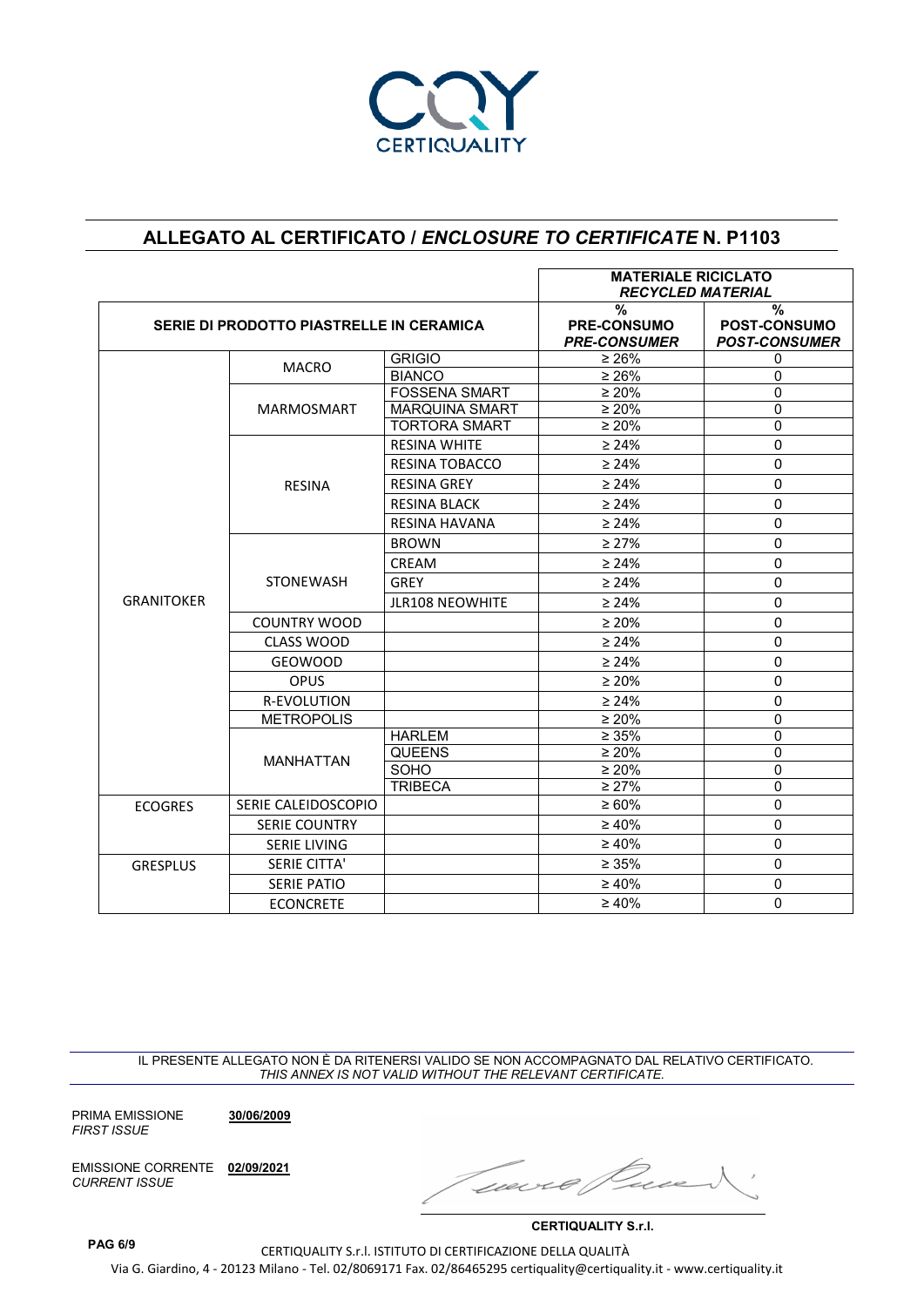

|               |                                          |                         | <b>MATERIALE RICICLATO</b><br><b>RECYCLED MATERIAL</b>     |                                                              |
|---------------|------------------------------------------|-------------------------|------------------------------------------------------------|--------------------------------------------------------------|
|               | SERIE DI PRODOTTO PIASTRELLE IN CERAMICA |                         | $\frac{0}{2}$<br><b>PRE-CONSUMO</b><br><b>PRE-CONSUMER</b> | $\frac{9}{6}$<br><b>POST-CONSUMO</b><br><b>POST-CONSUMER</b> |
|               |                                          | <b>BAUGE' BIANCA</b>    | $\geq 24\%$                                                | 0                                                            |
|               | PIETRA BAUGE'                            | <b>BAUGE' GRIGIA</b>    | $\geq 24\%$                                                | $\Omega$                                                     |
|               |                                          | <b>BAUGE' ANTRACITE</b> | $\geq 30\%$                                                | $\Omega$                                                     |
|               | <b>BOULDER</b>                           |                         | $\geq 20\%$                                                | $\mathbf{0}$                                                 |
|               | <b>NATURE</b>                            |                         | $\geq 20\%$                                                | $\Omega$                                                     |
|               |                                          | <b>NERO</b>             | $\geq 80\%$                                                | $\Omega$                                                     |
|               |                                          | <b>GRAFITE</b>          | $\geq 80\%$                                                | $\Omega$                                                     |
|               |                                          | <b>BROWN</b>            | $\geq 32\%$                                                | $\mathbf{0}$                                                 |
|               | <b>METEOR</b>                            | <b>BIANCO</b>           | $\geq 24\%$                                                | $\mathbf{0}$                                                 |
|               |                                          | <b>ALMOND</b>           | $\geq 24\%$                                                | $\Omega$                                                     |
|               |                                          | <b>PERLA</b>            | $\geq 20\%$                                                | $\mathbf 0$                                                  |
| PIETRE NATIVE |                                          | <b>NOCE</b>             | $\geq 24\%$                                                | $\mathbf{0}$                                                 |
|               | <b>CHALON</b>                            | <b>CREAM</b>            | $\geq 24\%$                                                | $\Omega$                                                     |
|               |                                          | <b>BEIGE</b>            | $\geq 24\%$                                                | $\mathbf{0}$                                                 |
|               |                                          | <b>GREY</b>             | $\geq 24\%$                                                | $\Omega$                                                     |
|               |                                          | <b>KAKI</b>             | $\geq 20\%$                                                | $\Omega$                                                     |
|               | PIETRE ETRUSCHE                          | <b>MANCIANO</b>         | $\geq 45\%$                                                | $\Omega$                                                     |
|               |                                          | <b>VULCI</b>            | $\geq 39\%$                                                | $\mathbf{0}$                                                 |
|               |                                          | <b>SATURNIA</b>         | $\geq 24\%$                                                | $\mathbf{0}$                                                 |
|               |                                          | <b>PITIGLIANO</b>       | $\geq 20\%$                                                | $\Omega$                                                     |
|               |                                          | <b>CAPALBIO</b>         | $\geq 24\%$                                                | $\mathbf 0$                                                  |
|               |                                          | <b>PAESTUM</b>          | $\geq 20\%$                                                | $\mathbf{0}$                                                 |
|               |                                          | <b>TUSCANIA</b>         | $\geq 23\%$                                                | $\mathbf{0}$                                                 |
|               |                                          | <b>CALA LUNA</b>        | $\ge 65\%$                                                 | $\mathbf{0}$                                                 |
|               |                                          | TAVOLARA                | $\geq 45\%$                                                | $\mathbf{0}$                                                 |
|               | PIETRE DI                                | PORTO ROTONDO           | $\geq 24\%$                                                | $\mathbf 0$                                                  |
|               | SARDEGNA                                 | <b>PUNTA MOLARA</b>     | $\geq 20\%$                                                | $\Omega$                                                     |
|               |                                          | <b>CAPRERA</b>          | $\geq 24\%$                                                | $\mathbf 0$                                                  |
|               |                                          | <b>BROWN</b>            | $\geq 32\%$                                                | $\overline{0}$                                               |
|               | MINERAL CHROM                            | <b>WHITE</b>            | $\geq 21\%$                                                | $\overline{0}$                                               |
|               |                                          | <b>BLACK</b>            | $\geq 24\%$                                                | $\Omega$                                                     |
|               |                                          | <b>SAND</b>             | $\geq 24\%$                                                | $\Omega$                                                     |

IL PRESENTE ALLEGATO NON È DA RITENERSI VALIDO SE NON ACCOMPAGNATO DAL RELATIVO CERTIFICATO. *THIS ANNEX IS NOT VALID WITHOUT THE RELEVANT CERTIFICATE.*

PRIMA EMISSIONE **30/06/2009** *FIRST ISSUE*

EMISSIONE CORRENTE **02/09/2021** *CURRENT ISSUE*

Geecre

**CERTIQUALITY S.r.l.**

CERTIQUALITY S.r.l. ISTITUTO DI CERTIFICAZIONE DELLA QUALITÀ Via G. Giardino, 4 - 20123 Milano - Tel. 02/8069171 Fax. 02/86465295 certiquality@certiquality.it - www.certiquality.it **PAG 7/9**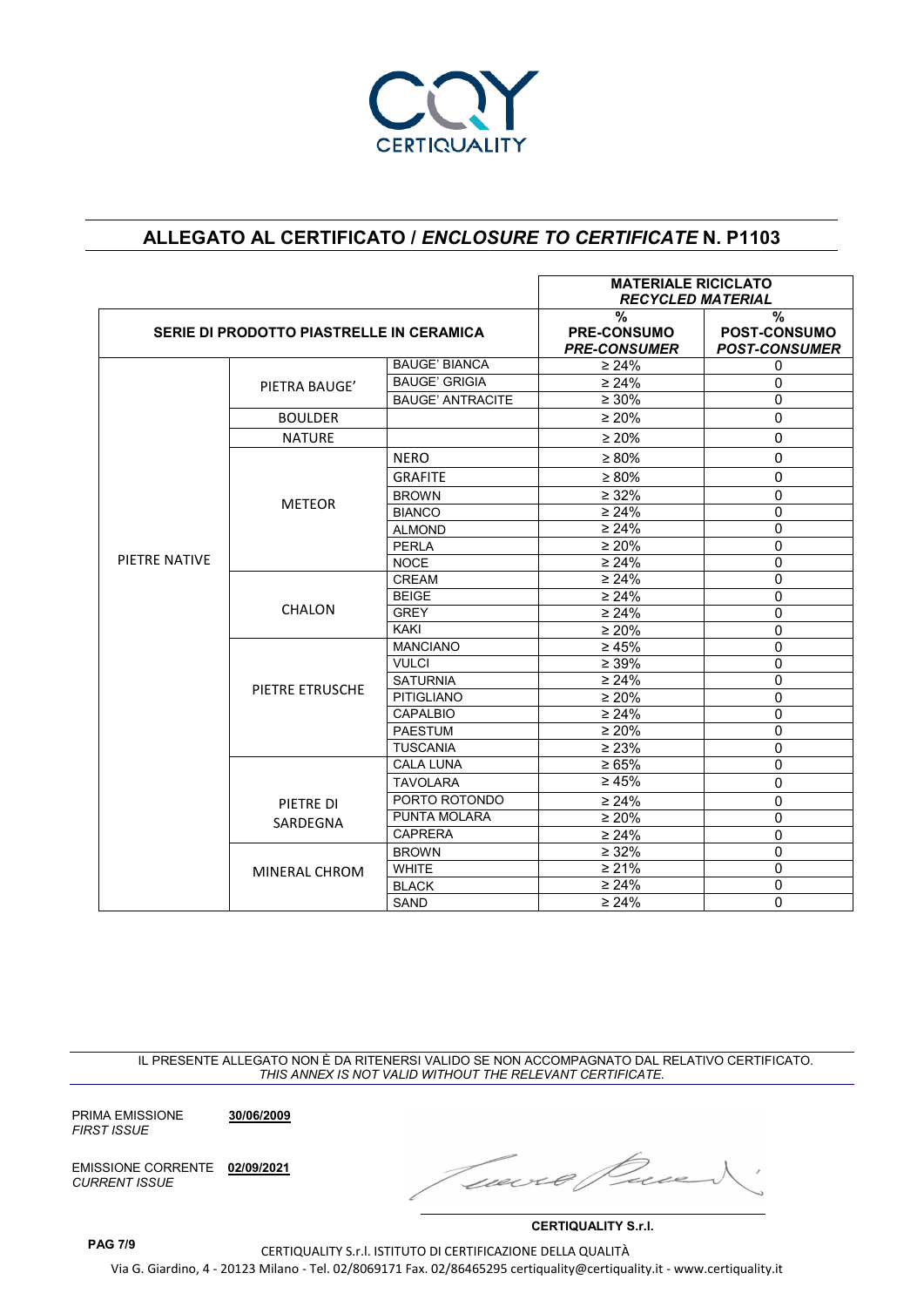

|                                          |                  | <b>MATERIALE RICICLATO</b>           |                          |                      |
|------------------------------------------|------------------|--------------------------------------|--------------------------|----------------------|
|                                          |                  |                                      | <b>RECYCLED MATERIAL</b> |                      |
|                                          |                  |                                      | $\frac{0}{0}$            | $\frac{0}{0}$        |
| SERIE DI PRODOTTO PIASTRELLE IN CERAMICA |                  | <b>PRE-CONSUMO</b>                   | <b>POST-CONSUMO</b>      |                      |
|                                          |                  |                                      | <b>PRE-CONSUMER</b>      | <b>POST-CONSUMER</b> |
|                                          |                  | <b>LINOSA</b>                        | $\geq 39\%$              | 0                    |
|                                          | <b>BASALTINA</b> | LIPARI                               | $\geq 32\%$              | 0                    |
|                                          |                  | <b>VULCANO</b>                       | $\ge 65\%$               | 0                    |
|                                          |                  | <b>ISCHIA</b>                        | $\geq 24\%$              | 0                    |
|                                          |                  | <b>STROMBOLI</b>                     | $\geq 24\%$              | 0                    |
|                                          |                  | <b>PANTELLERIA</b>                   | $\geq 20\%$              | 0                    |
|                                          |                  | <b>BIANCO</b>                        | $\geq 24\%$              | $\mathbf 0$          |
|                                          | <b>SPAZIO</b>    | <b>BEIGE</b>                         | $\geq 24\%$              | 0                    |
|                                          |                  | <b>ANTRACITE</b>                     | $\geq 24\%$              | 0                    |
| PIETRE NATIVE                            |                  | <b>GRIGIO</b>                        | $\geq 24\%$              | 0                    |
|                                          |                  | <b>CENERE</b>                        | $\geq 30\%$              | $\overline{0}$       |
|                                          |                  | <b>ARGENTO</b>                       | $\geq 24\%$              | $\Omega$             |
|                                          | <b>KERBLOCK</b>  |                                      | $\geq 40\%$              | $\Omega$             |
|                                          |                  | <b>BIANCA</b>                        | $\geq 24\%$              | $\mathbf 0$          |
|                                          | LAVAGNA          | <b>NERA</b>                          | $\geq 23\%$              | $\Omega$             |
|                                          |                  | <b>GRIGIA</b><br><b>DRAGON BEIGE</b> | $\geq 24\%$              | 0                    |
|                                          |                  |                                      | $\geq 23\%$              | $\mathbf 0$          |
|                                          |                  | <b>DRAGON BROWN</b>                  | $\geq 22\%$              | 0                    |
|                                          |                  | <b>DRAGON GREY</b>                   | $\geq 23\%$              | 0                    |
|                                          | AMAZZONIA        | <b>DRAGON BLACK</b>                  | $\geq 30\%$              | 0                    |
|                                          |                  | <b>DRAGON GREEN</b>                  | $\geq 22\%$              | $\mathbf 0$          |
|                                          |                  | <b>ELDORADO</b>                      | $\geq 22\%$              | 0                    |
|                                          |                  | <b>DRAGON WHITE</b>                  | $\geq 23\%$              | 0                    |

IL PRESENTE ALLEGATO NON È DA RITENERSI VALIDO SE NON ACCOMPAGNATO DAL RELATIVO CERTIFICATO. *THIS ANNEX IS NOT VALID WITHOUT THE RELEVANT CERTIFICATE.*

PRIMA EMISSIONE **30/06/2009** *FIRST ISSUE*

EMISSIONE CORRENTE **02/09/2021** *CURRENT ISSUE*

rnei n

**CERTIQUALITY S.r.l.**

CERTIQUALITY S.r.l. ISTITUTO DI CERTIFICAZIONE DELLA QUALITÀ Via G. Giardino, 4 - 20123 Milano - Tel. 02/8069171 Fax. 02/86465295 certiquality@certiquality.it - www.certiquality.it

**PAG 8/9**